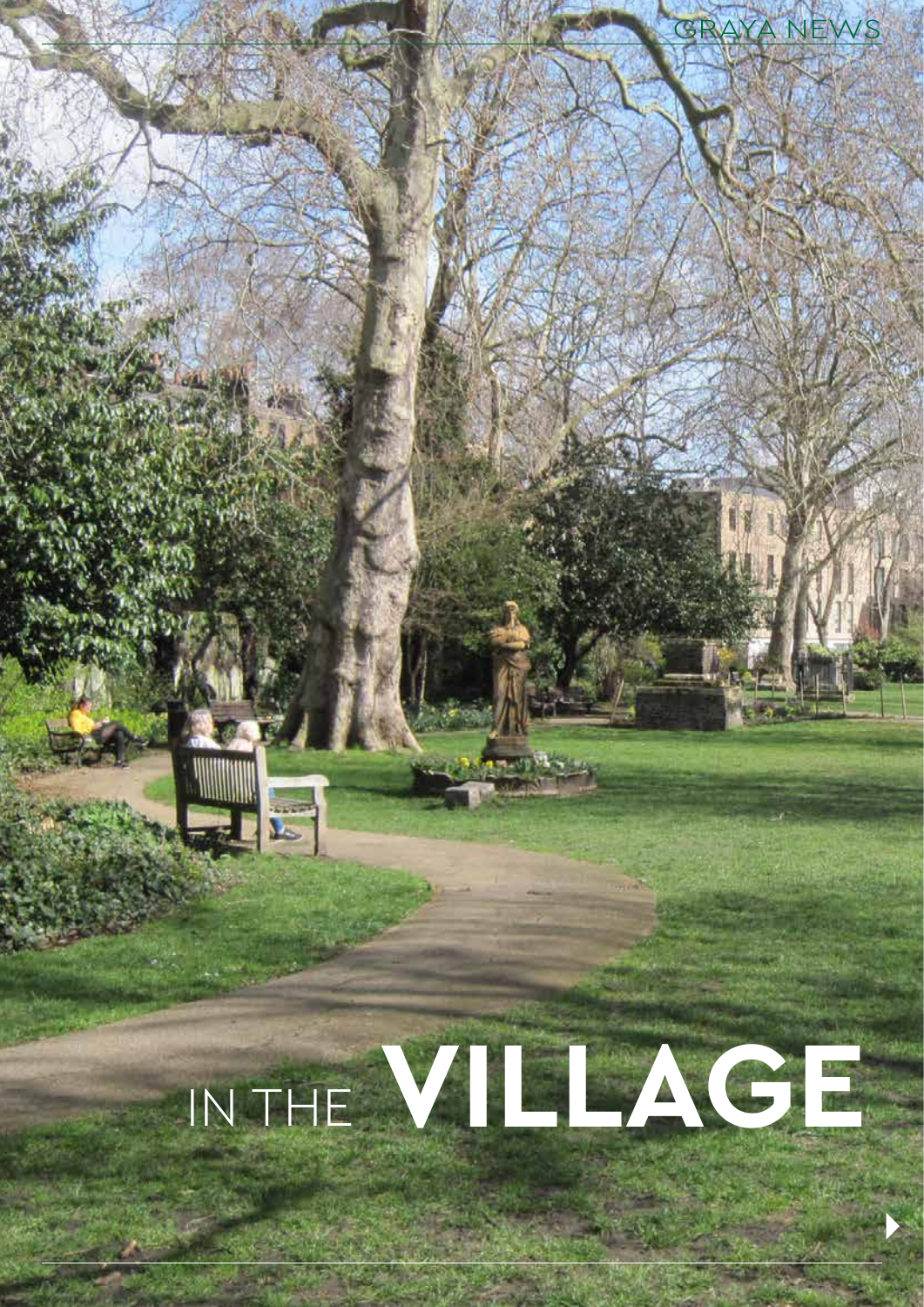### GRAYA NEWS

# **GREEN SPACES**

## DANIEL DOVAR

Inlike many metropolises, London is blessed with many green spaces, a gift that has becomen<br>increasingly important over the last year whered many of us would otherwise have been coupe<br>up, confined to our homes. In our own with many green spaces, a gift that has become increasingly important over the last year when many of us would otherwise have been couped are plenty to choose from, some hidden away around corners that you might not be aware of.

#### Red Lion Square

Starting from the Inn, heading west the first is at Red Lion Square, part of the Barbon Estate in the late 17th century and named after the nearby Red Lion Inn. It is



rumoured to hold the bodies of three regicides, including Oliver Cromwell, but don't let that put you off your coffee. Today it has been influenced by more left leaning individuals, being home to a statue of Fenner Brockway, a bust of Bertrand Russell and the always intriguing Conway Hall, home of the Conway Hall Ethical Society, which holds the largest and most comprehensive Humanist and Ethics library in the UK.

#### Coram's Fields



Further north, at the end of Lamb's Conduit Street is Coram's Fields. Access to this wonderland is only permitted to those accompanied by a child; 'no adult can enter without a child' is their catchy motto. Coram's Fields, has a surprising mix of animals as well as sandpits, zip wires and huge climbing frames. It also hosts fairs and events. Captain Coram gave the field his name after he set up the Foundling Hospital here; it was eventually relocated, with the area being cleared and used for recreation.

#### Brunswick Square

For those without children, to the west there is Brunswick Square Gardens – the public

twin to Mecklenburgh Square to the east, which is a local resident only area. This was originally part of the grounds of the **Foundling** Hospital (now Coram's Fields) and was named after Caroline of Brunswick, who was wife to King George IV.

#### Queen Square Gardens

Head north to Great Ormond Street and, while not quite a square or a park, the eastern part of the street, is a wonder of pots and planters – guerrilla gardening at its finest. At the far western end is Queen Square Gardens, which used to be the private garden of Sir John Cutler 1st Baronet, an English grocer, financier and Member of Parliament. It has a statute of Queen Charlotte, wife of King George III, the madness of the King having been treated in part in a house on the square.